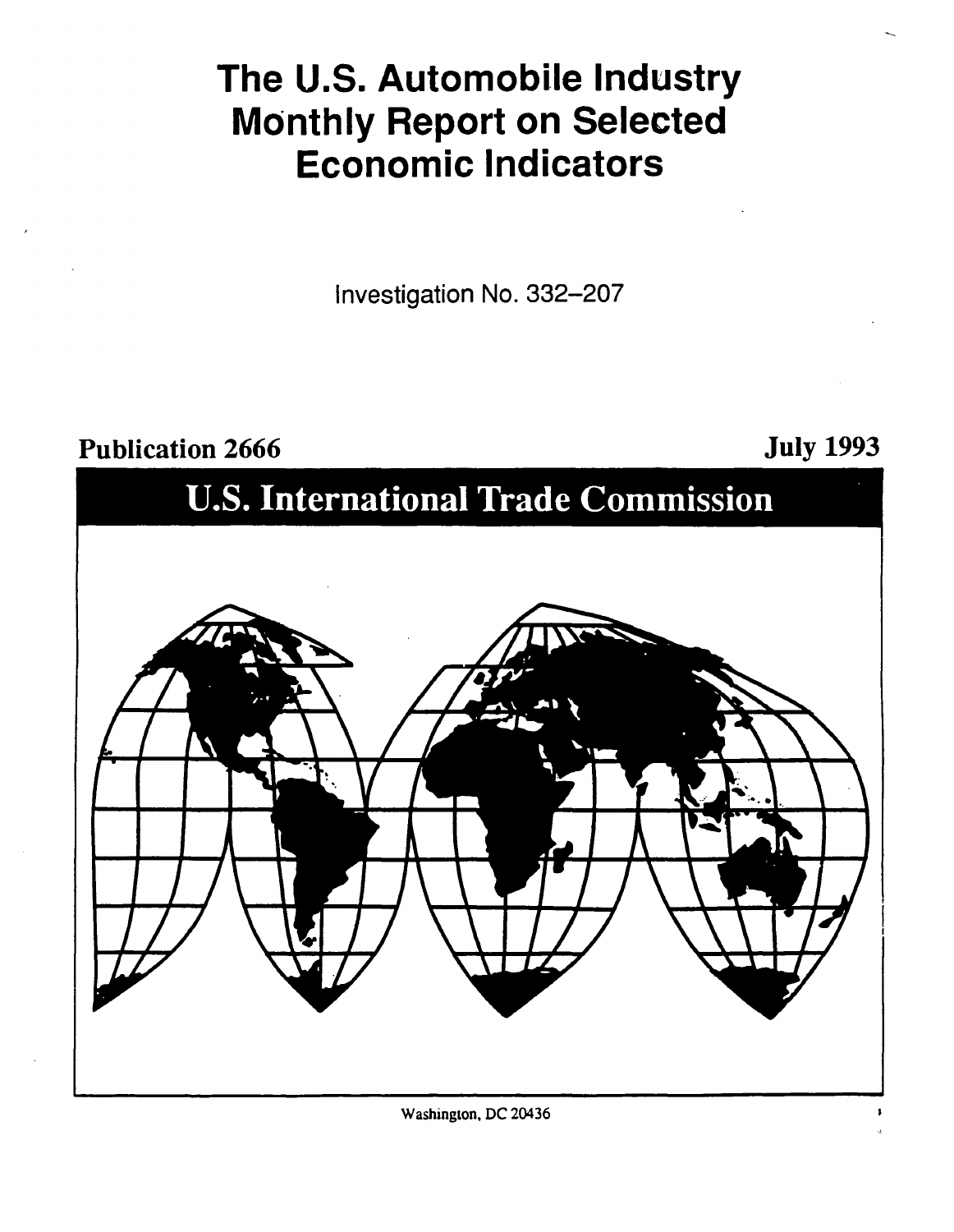# U.S. International Trade Commission

# **COMMISSIONERS**

Don E. Newquist, Chairman Peter S. Watson, Vice Chairman David B. Rohr Anne E. Brunsdale Carol T. Crawford Janet A. Nuzum

> Robert A. Rogowsky Director of Operations

Vern Simpson Director of Industries

*This report was prepared by* 

Kim Oliver-Parker

Machinery and Transportation Division

Address all communications to Secretary to the Commission United States International Trade Commission Washington, DC 20436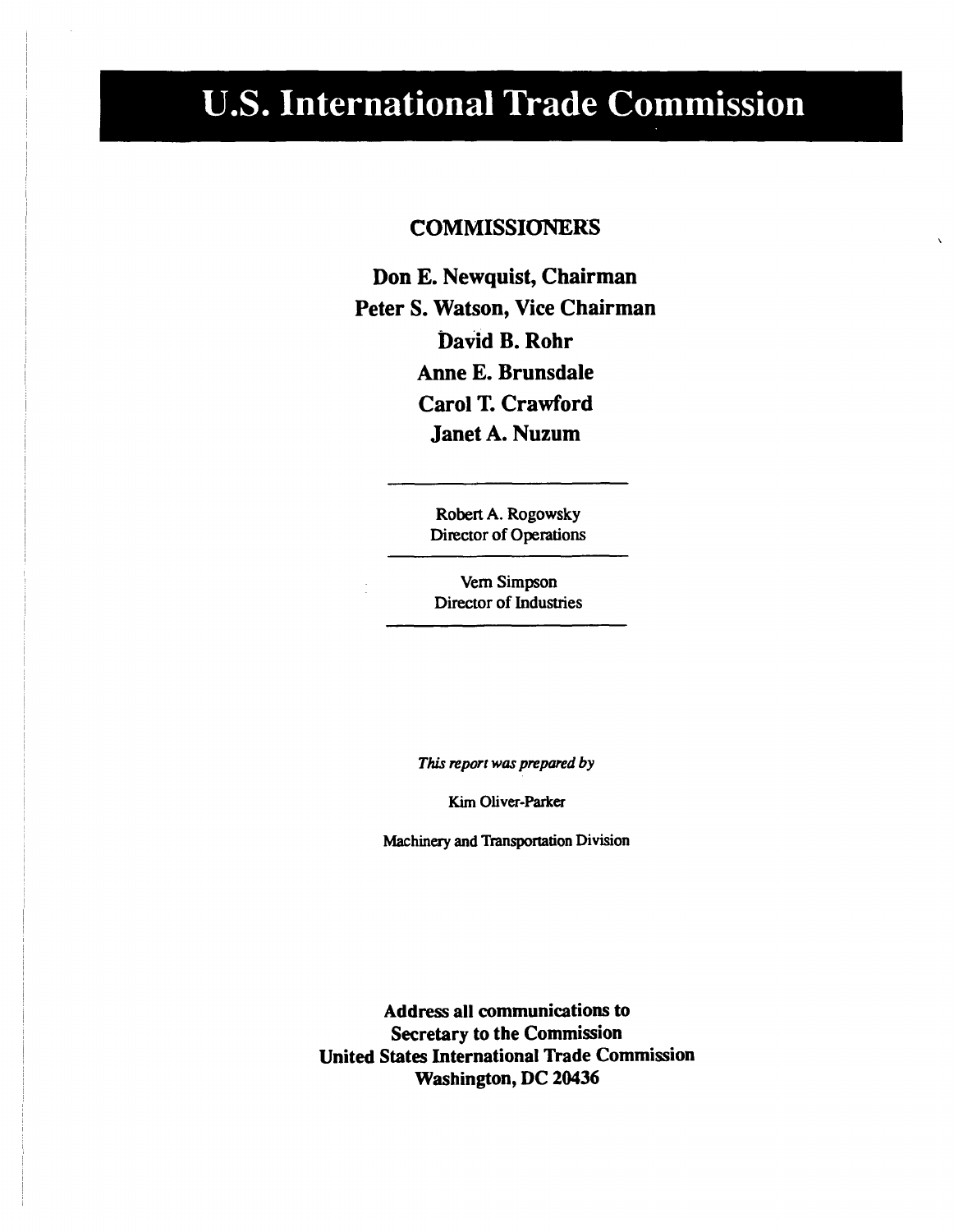# CONTENTS·

 $\overline{\phantom{a}}$ 

# Tables

| $\mathbf{1}$ .            | New passenger automobiles: U.S. retail sales of domestic<br>production, production, inventory, days' supply, and |                |
|---------------------------|------------------------------------------------------------------------------------------------------------------|----------------|
|                           | employment, by specified periods, July 1991-June 1993 1                                                          |                |
| $\overline{\mathbf{2}}$ . | New passenger automobiles: U.S. imports, by principal sources                                                    |                |
| 3.                        | Lightweight automobile trucks and bodies and cab/chassis for                                                     |                |
|                           | lightweight automobile trucks: U.S. imports, by principal                                                        |                |
|                           | sources and by specified periods, June 1991-May 1993 3                                                           |                |
| 4.                        | New passenger automobiles: U.S. exports of domestic                                                              |                |
|                           | merchandise, by principal markets and by specified periods,                                                      |                |
| 5.                        | Lightweight automobile trucks and bodies and cab/chassis for                                                     |                |
|                           | lightweight automobile trucks: U.S. exports of domestic                                                          |                |
|                           | merchandise, by principal markets and by specified periods,                                                      |                |
|                           |                                                                                                                  |                |
| б.                        | New passenger automobiles: Sales of domestic and imported                                                        |                |
|                           | passenger automobiles and sales of imported passenger                                                            |                |
|                           | automobiles as a percent of total U.S. sales, by specified                                                       |                |
|                           | New passenger automobiles: Price indexes, by specified periods,                                                  | - 6            |
| 7.                        |                                                                                                                  |                |
| 8.                        | New passenger automobiles: Retail price changes in the U.S.                                                      |                |
|                           |                                                                                                                  | $\overline{7}$ |
| 9.                        | Sales and profits (loss) on major U.S. automobile manufacturers'                                                 |                |
|                           | operations, by specified periods, 1993 and 1992                                                                  | - 8            |
| 10.                       | Manufacturers' suggested retail prices of selected U.S. and                                                      |                |
|                           | Japanese automobiles, April 1981-July 1993                                                                       | 9              |

Page

 $\overline{a}$ 

 $\propto \omega$ 

 $\frac{1}{2} \sum_{i=1}^{n} \frac{1}{2} \sum_{j=1}^{n} \frac{1}{2} \sum_{j=1}^{n} \frac{1}{2} \sum_{j=1}^{n} \frac{1}{2} \sum_{j=1}^{n} \frac{1}{2} \sum_{j=1}^{n} \frac{1}{2} \sum_{j=1}^{n} \frac{1}{2} \sum_{j=1}^{n} \frac{1}{2} \sum_{j=1}^{n} \frac{1}{2} \sum_{j=1}^{n} \frac{1}{2} \sum_{j=1}^{n} \frac{1}{2} \sum_{j=1}^{n} \frac{1}{2} \sum_{j=1}^{n$ 

 $\sim$   $\sim$ 

 $\bar{z}$ 

 $\mathbb{Z}^2$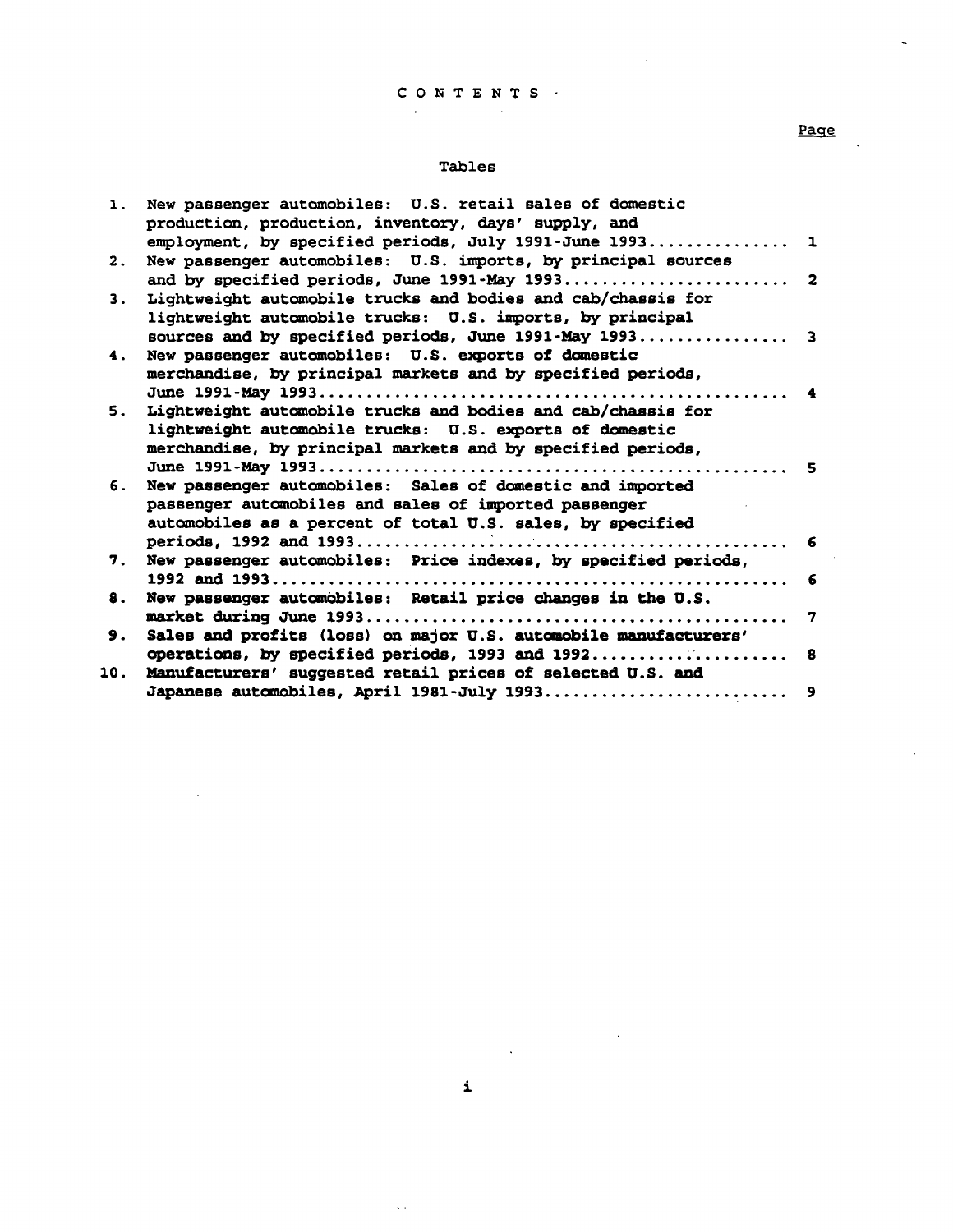$\label{eq:2.1} \mathcal{L}(\mathcal{L}^{\mathcal{L}}_{\mathcal{L}}(\mathcal{L}^{\mathcal{L}}_{\mathcal{L}})) = \mathcal{L}(\mathcal{L}^{\mathcal{L}}_{\mathcal{L}}(\mathcal{L}^{\mathcal{L}}_{\mathcal{L}})) = \mathcal{L}(\mathcal{L}^{\mathcal{L}}_{\mathcal{L}}(\mathcal{L}^{\mathcal{L}}_{\mathcal{L}}))$  $\mathcal{A}^{\text{max}}_{\text{max}}$  $\label{eq:2.1} \frac{1}{2} \int_{\mathbb{R}^3} \frac{1}{2} \int_{\mathbb{R}^3} \frac{1}{2} \int_{\mathbb{R}^3} \frac{1}{2} \int_{\mathbb{R}^3} \frac{1}{2} \int_{\mathbb{R}^3} \frac{1}{2} \int_{\mathbb{R}^3} \frac{1}{2} \int_{\mathbb{R}^3} \frac{1}{2} \int_{\mathbb{R}^3} \frac{1}{2} \int_{\mathbb{R}^3} \frac{1}{2} \int_{\mathbb{R}^3} \frac{1}{2} \int_{\mathbb{R}^3} \frac$ 

 $\label{eq:2.1} \mathcal{L}(\mathcal{L}^{\text{max}}_{\mathcal{L}}(\mathcal{L}^{\text{max}}_{\mathcal{L}}),\mathcal{L}^{\text{max}}_{\mathcal{L}}(\mathcal{L}^{\text{max}}_{\mathcal{L}}))\leq \mathcal{L}(\mathcal{L}^{\text{max}}_{\mathcal{L}}(\mathcal{L}^{\text{max}}_{\mathcal{L}}))$ 

 $\mathbf{A}^{(1)}$  and  $\mathbf{A}^{(2)}$  and  $\mathbf{A}^{(3)}$  and  $\mathbf{A}^{(4)}$ 

 $\mathcal{O}(\mathcal{O}_\mathcal{O})$  . The set of the set of the set of the set of the set of the  $\mathcal{O}(\mathcal{O}_\mathcal{O})$ 

 $\label{eq:2.1} \frac{1}{\sqrt{2}}\int_{\mathbb{R}^3}\frac{1}{\sqrt{2}}\left(\frac{1}{\sqrt{2}}\right)^2\frac{1}{\sqrt{2}}\left(\frac{1}{\sqrt{2}}\right)^2\frac{1}{\sqrt{2}}\left(\frac{1}{\sqrt{2}}\right)^2\frac{1}{\sqrt{2}}\left(\frac{1}{\sqrt{2}}\right)^2\frac{1}{\sqrt{2}}\left(\frac{1}{\sqrt{2}}\right)^2\frac{1}{\sqrt{2}}\left(\frac{1}{\sqrt{2}}\right)^2\frac{1}{\sqrt{2}}\left(\frac{1}{\sqrt{2}}\right)^2\frac{1}{\sqrt{$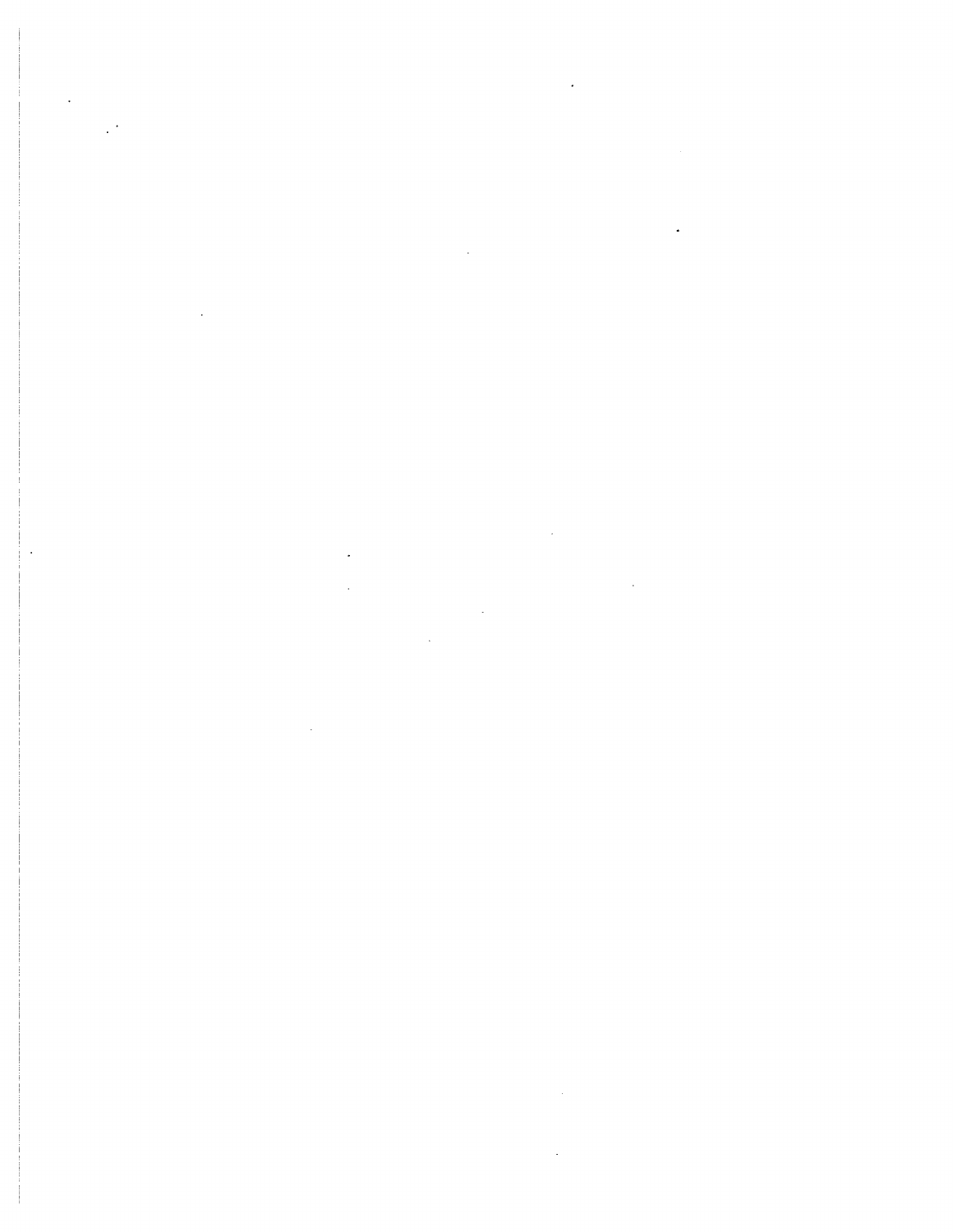New passenger automobiles: U.S. retail sales of domestic production, production, inventory, days' supply, and employment, by specified periods, July 1991-June 1993

|                                        | 1992-93          |               |               | 1991-92   |                 |  |
|----------------------------------------|------------------|---------------|---------------|-----------|-----------------|--|
|                                        | May              | June          | July 1992-    | June      | July 1991-      |  |
| Item                                   | 1993             | <u> 1993 </u> | June 1993     | 1992      | June 1992       |  |
| Retail sales of domes-                 |                  |               |               |           |                 |  |
| tic production                         | 633              | 665           | 6,398         | 630       | 6,603           |  |
| Production                             | 547              | 566           | 5,798         | 555       | 6,578           |  |
| Inventory                              | 1,433            | 1,402         |               | 1,178     | $\mathcal{C}^1$ |  |
| Days' $\text{supply}^2$<br>Employment: | 57               | 55            |               | 49        |                 |  |
|                                        |                  |               |               |           |                 |  |
| Total employees                        | 818 <sup>4</sup> | $820^{5}$     | $\mathcal{C}$ | $827^{6}$ | $\mathcal{C}^1$ |  |
| Production workers                     | 631 <sup>4</sup> | $632^{5}$     |               | $632^{6}$ |                 |  |

(In thousands of units; thousands of employees)

Not applicable.<br><sup>2</sup> Days' supply is an average for each class size which is determined by the previous<br>month's retail sales.

 $\frac{3}{4}$  Employment data are for SIC 371 (motor vehicles and motor vehicle equipment).<br> $\frac{4}{5}$  Data are for May 1993.<br>5 Data are for May 1993.

<sup>6</sup> Data are for May 1992.

Source: Production, retail sales, days' supply, and inventory, Automotive News; and employment, U.S. Department of Labor.

Note.--Because of rounding, figures may not add to the totals shown. Market classifications discontinued because of the unavailability of data.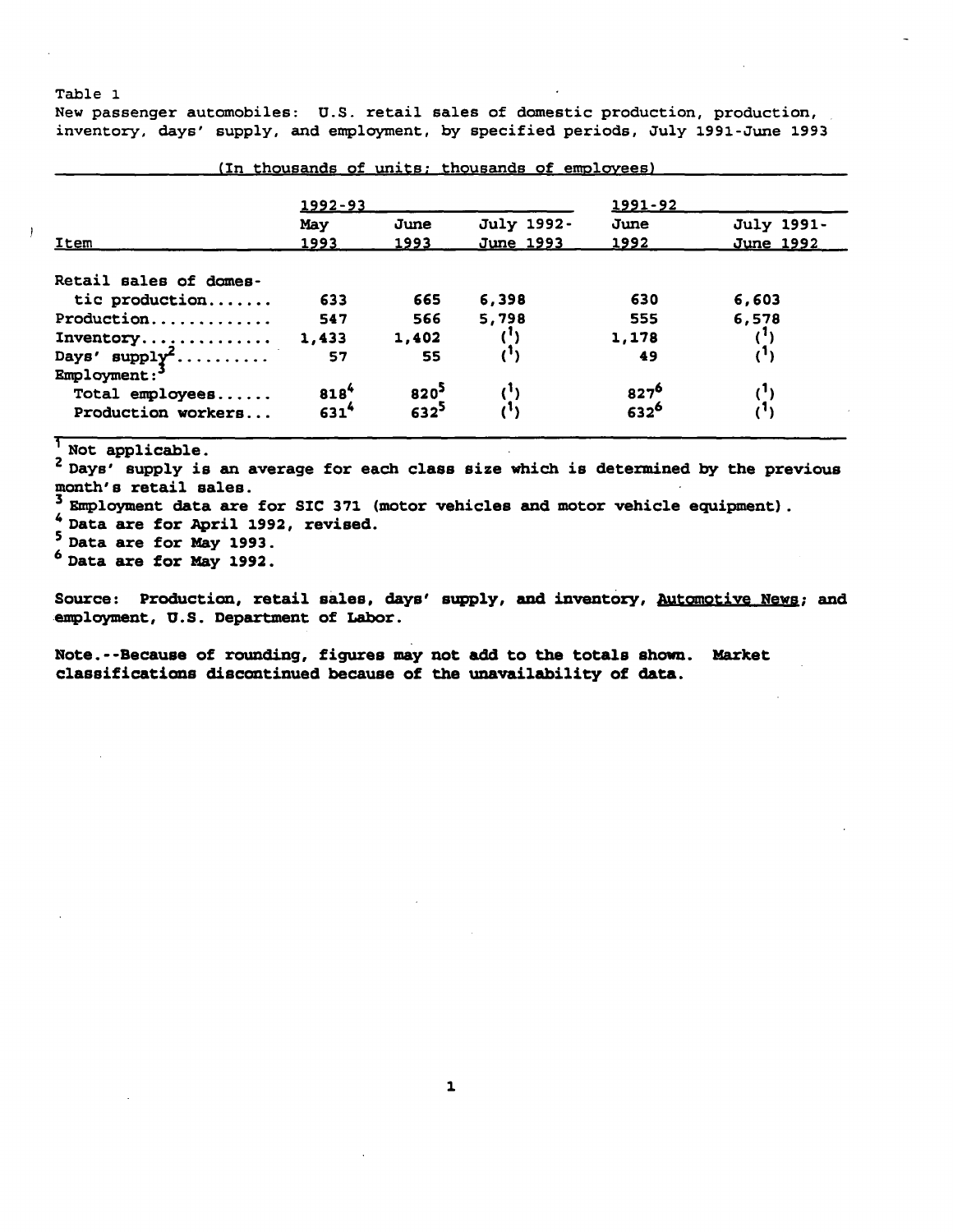New passenger automobiles: U.S. imports. by principal sources and by specified periods, June 1991-May 1993<sup>1</sup>

|                            | 1992-93               |           | 1991-92                 |              |            |  |  |  |
|----------------------------|-----------------------|-----------|-------------------------|--------------|------------|--|--|--|
|                            | Apr.                  | May       | June 1992-              | May          | June 1991- |  |  |  |
| <u>Source</u>              | 1993                  | 1993      | <u>May 1993</u>         | 1992         | May 1992   |  |  |  |
|                            |                       |           | <b>Ouantity (units)</b> |              |            |  |  |  |
| Japan                      | 152,027               | 117,016   | 1,661,339               | 120,050      | 1,745,065  |  |  |  |
| Canada                     | 140,735               | 121,434   | 1,278,726               | 111,311      | 1,241,945  |  |  |  |
| Germany                    | 14,573                | 14,905    | 211,518                 | 18,619       | 181,315    |  |  |  |
| Korea, South               | 11,292                | 12,911    | 143,663                 | 8,692        | 153,399    |  |  |  |
| Sweden                     | 5,644                 | 5,442     | 71,802                  | 5,957        | 65,871     |  |  |  |
| Mexico                     | 24,508                | 25,013    | 253,045                 | 26,642       | 269,311    |  |  |  |
| Yugoslavia                 | $\mathbf o$           | o         | 0                       | 0            | 965        |  |  |  |
| United Kingdom             | 1,423                 | 1,246     | 14,775                  | 461          | 10,542     |  |  |  |
| Italy                      | 101                   | 78        | 1,417                   | 309          | 1,797      |  |  |  |
| $France \dots \dots \dots$ | 1                     | 0         | 38                      | $\mathbf{1}$ | 472        |  |  |  |
| Brazil                     | 1,602                 | 0         | 10,234                  | 476          | 7,918      |  |  |  |
| All other                  | 4,206                 | 2,865     | 37,976                  | 548          | 29,746     |  |  |  |
| $Total$                    | 356,112               | 300,910   | 3,684,544               | 293,066      | 3,708,353  |  |  |  |
|                            | Value (1,000 dollars) |           |                         |              |            |  |  |  |
| Japan                      | 1,994,230             | 1,661,944 | 20,996,908              | 1,581,298    | 20,839,438 |  |  |  |
| Canada                     | 1,723,043             | 1,506,886 | 15,710,031              | 1,293,324    | 14,596,575 |  |  |  |
| Germany                    | 417,343               | 412,044   | 5,980,462               | 497,473      | 4,967,906  |  |  |  |
| Korea, South               | 68,057                | 73,345    | 808,335                 | 46,812       | 865,835    |  |  |  |
| Sweden                     | 110,668               | 109,604   | 1,355,705               | 108,065      | 1,209,043  |  |  |  |
| Mexico                     | 249,354               | 260,768   | 2,447,077               | 273,823      | 2,801,958  |  |  |  |
| Yugoslavia                 | $\mathbf o$           | 0         | 0                       | 0            | 2,316      |  |  |  |
| United Kingdom             | 51,391                | 46,600    | 546,473                 | 16,728       | 370,832    |  |  |  |
| Italy                      | 5,260                 | 4,959     | 48,555                  | 7,172        | 115,725    |  |  |  |
| $Frame \dots \dots \dots$  | 135                   | 0         | 502                     | 7            | 5,951      |  |  |  |
| Brazil                     | 11,433                | ٥         | 70,473                  | 3,068        | 50,250     |  |  |  |
| All other                  | 80,745                | 55,048    | 612,523                 | 10.239       | 362,629    |  |  |  |
| $Total$                    | 4,711,658             | 4,131,198 | 48,577,154              | 3,838,009    | 46,188,520 |  |  |  |

<sup>1</sup> Data include imports into Puerto Rico; data do not include automobiles assembled in O.S. foreign trade zones.

Source: Compiled from official statistics of the U.S. Department of Commerce.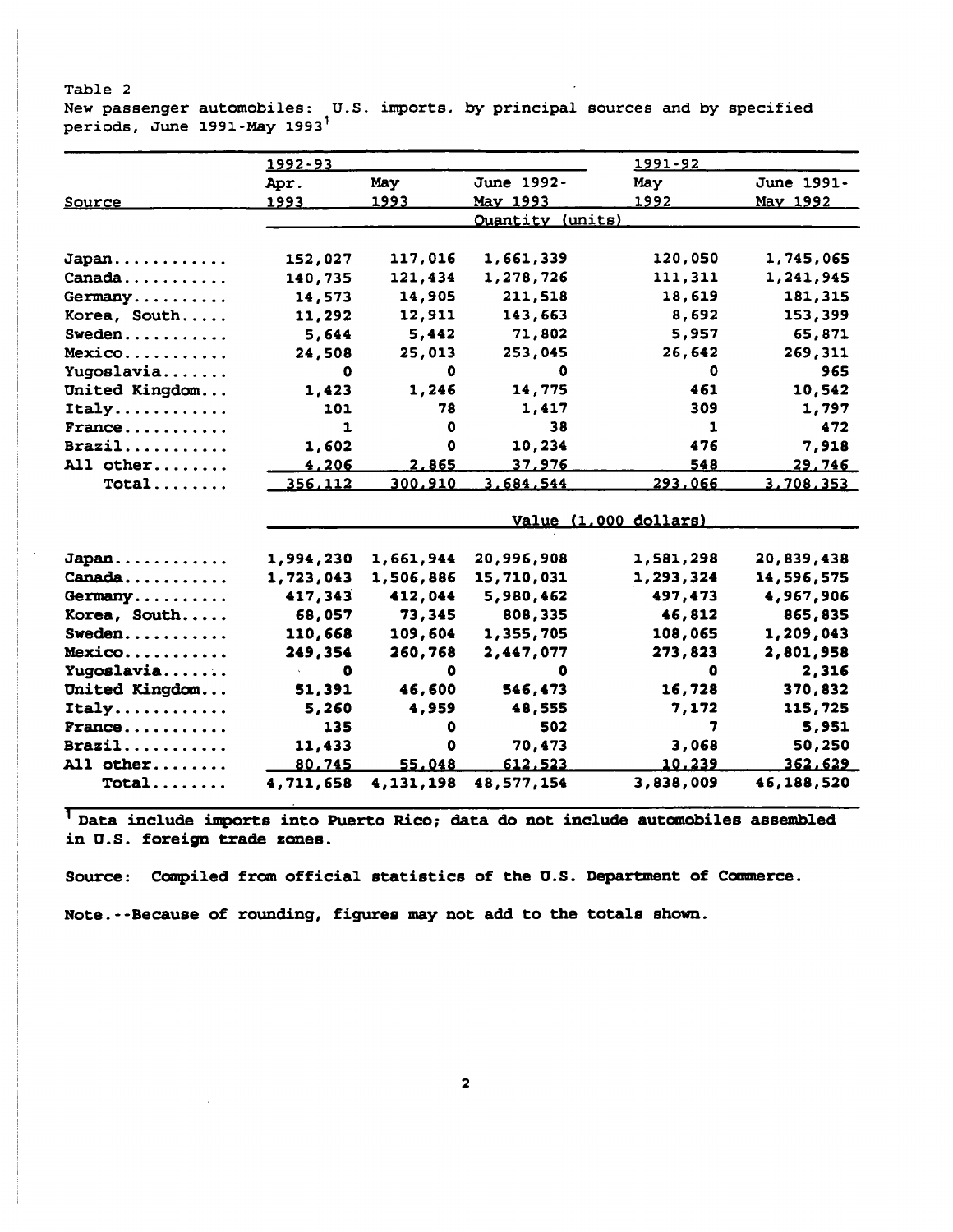Lightweight automobile trucks<sup>1</sup> and bodies and cab/chassis for lightweight automobile trucks: U.S. imports, by principal sources and by specified periods, June 1991-May 1993<sup>2</sup>

|           | 1992-93               |         |                               | 1991-92 |            |  |  |
|-----------|-----------------------|---------|-------------------------------|---------|------------|--|--|
|           | Apr.                  | May     | June 1992-                    | May     | June 1991- |  |  |
| Source    | 1993                  | 1993    | May 1993                      | 1992    | May 1992   |  |  |
|           |                       |         | Ouantity (units) <sup>3</sup> |         |            |  |  |
| Japan     | 11,778                | 8,855   | 147,055                       | 14,051  | 250,641    |  |  |
| Canada    | 49,552                | 44,605  | 504,623                       | 48,345  | 468,027    |  |  |
| Mexico    | 2,708                 | 3,140   | 31,156                        | 1,874   | 18,866     |  |  |
| All other | 103                   | 152     | 298                           |         | 79         |  |  |
| $Total$   | 64,141                | 56,756  | 683,132                       | 64,279  | 737,612    |  |  |
|           | Value (1,000 dollars) |         |                               |         |            |  |  |
| Japan     | 93,996                | 70,160  | 1,163,944                     | 96,078  | 1,591,120  |  |  |
| Canada.   | 641,667               | 582,625 | 6,715,560                     | 612,476 | 6,357,217  |  |  |
| Mexico    | 50,540                | 57,778  | 569,417                       | 32,401  | 331,692    |  |  |
| All other | 5,911                 | 7,273   | 32,954                        | 2,087   | 19,367     |  |  |
| Total     | 792,114               | 717,839 | 8,481,928                     | 743,042 | 8,299,666  |  |  |

1 Defined as not over 10,000 pounds gvw.<br>2 Partially estimated, all data include imports into Puerto Rico.

<sup>3</sup> Quantity data include complete trucks and cab/chassis, but exclude bodies.

Source: Compiled from official statistics of the U.S. Department of Commerce, except as noted.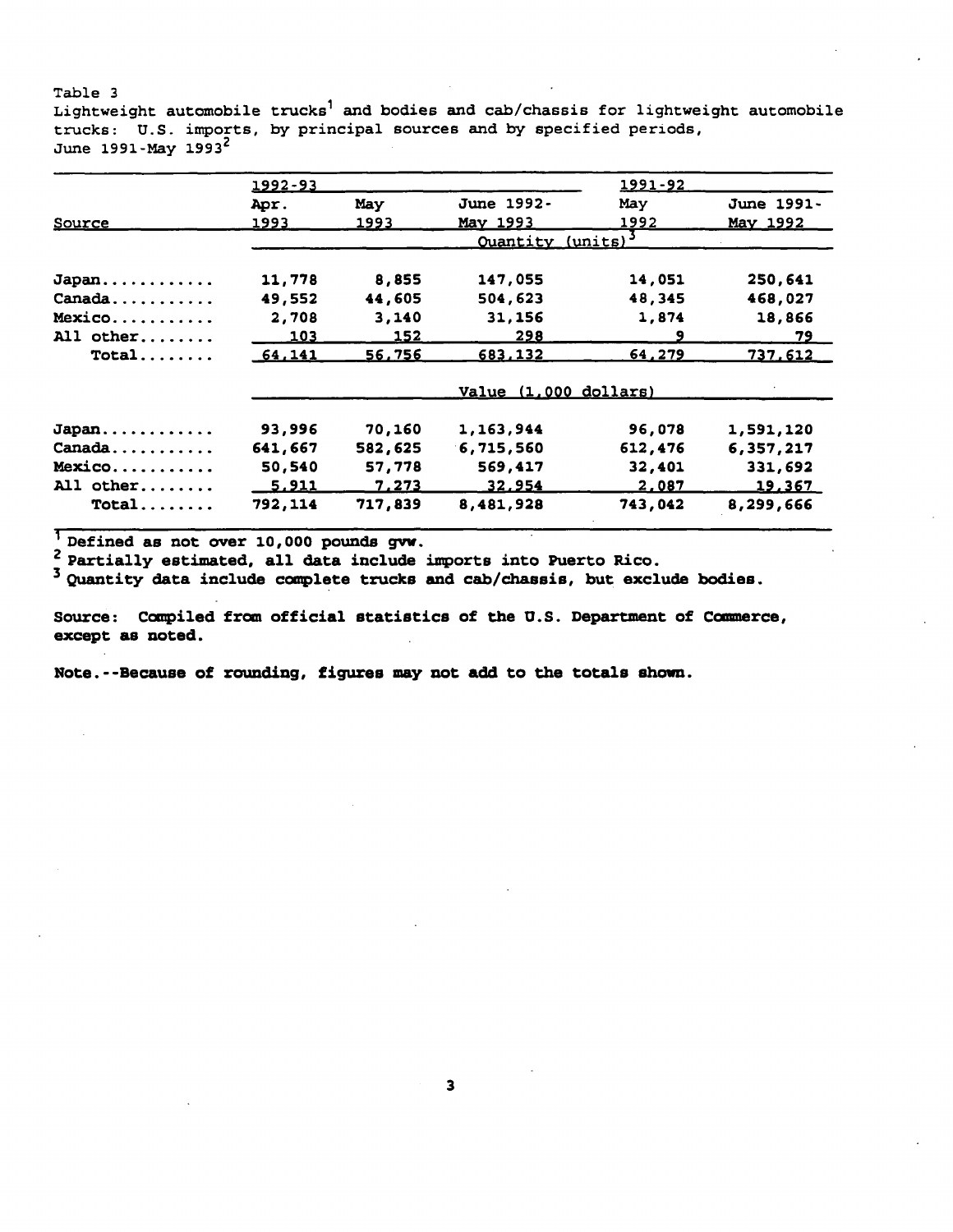New passenger automobiles: U.S. exports of domestic merchandise, by principal markets and by specified periods, June 1991-May 1993

|           | 1992-93               |                |            | $1991 - 92$ |                |  |  |  |
|-----------|-----------------------|----------------|------------|-------------|----------------|--|--|--|
|           | Apr.                  | May            | June 1992- | May         | June 1991-     |  |  |  |
| Market    | 1993                  | 1993           | May 1993   | 1992        | May 1992       |  |  |  |
|           | Ouantity (units)      |                |            |             |                |  |  |  |
| Canada    | 51,952                | 55,751         | 483,404    | 51,351      | 463,643        |  |  |  |
| Japan     | 5,265                 | 5,186          | 51,962     | 4,363       | 29,148         |  |  |  |
| All other | 30,746                | 29,532         | 349,852    | 28,338      | 276,983        |  |  |  |
| $Total$   | 88,546                | 90,765         | 890.081    | 84,158      | <u>770,010</u> |  |  |  |
|           | Value (1,000 dollars) |                |            |             |                |  |  |  |
| Canada.   | 673,259               | 718,999        | 6,349,641  | 651,996     | 5,937,096      |  |  |  |
| Japan     | 87,518                | 84,553         | 874,235    | 66,745      | 511,993        |  |  |  |
| All other | 495,343               | <u>480.956</u> | 5,405,514  | 420,743     | 4,034,505      |  |  |  |
| $Total$   | 1,265,925             | 1,291,969      | 12,702,361 | 1,140,511   | 10,486,577     |  |  |  |
|           |                       |                |            |             |                |  |  |  |

source: Compiled fran official statistics of the U.S. Department of Commerce.

4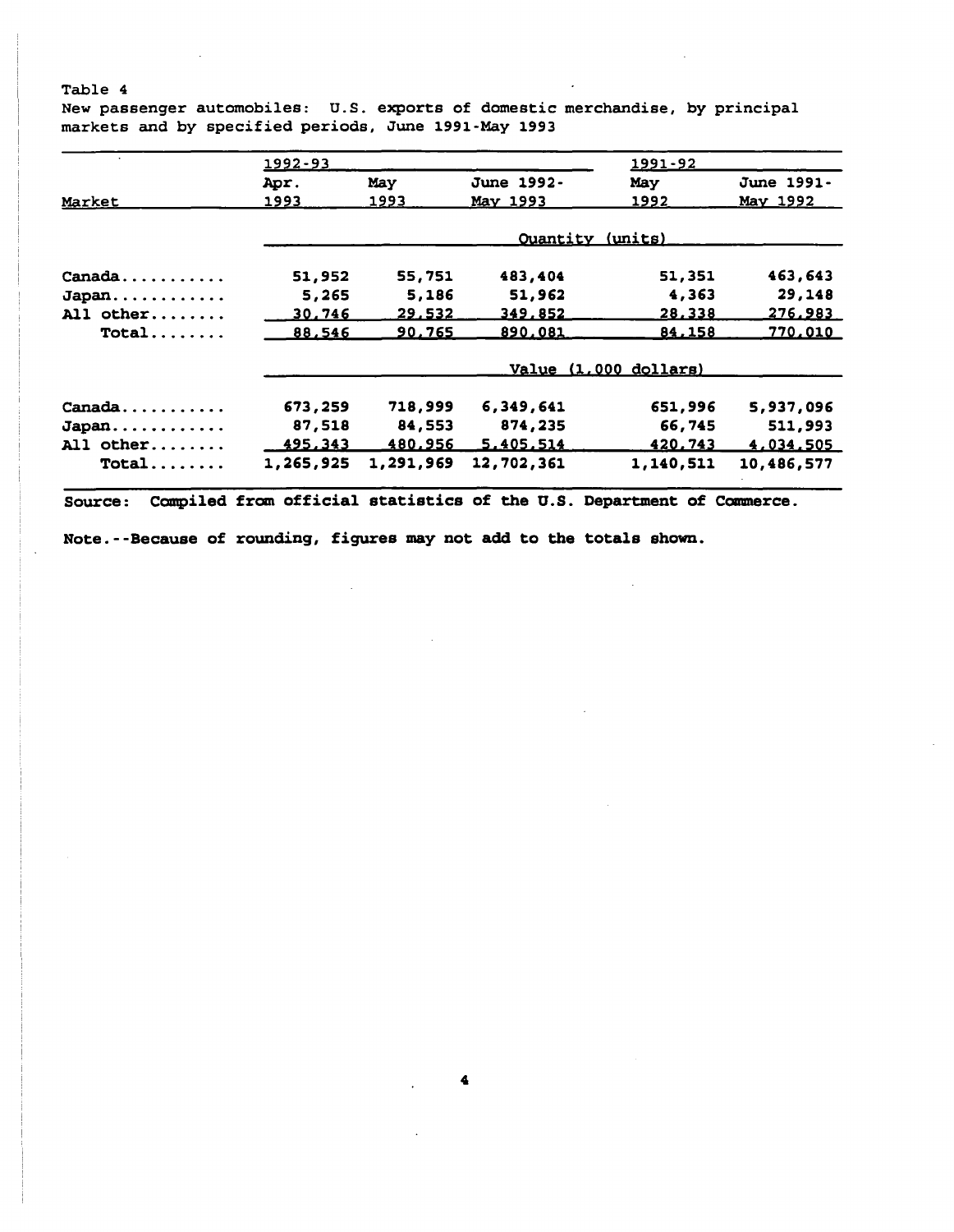Lightweight automobile  $true\&s<sup>1</sup>$  and bodies and  $cab/chassis$  for lightweight automobile trucks: U.S. exports of domestic merchandise. by principal markets and by specified periods, June 1991-May 1993<sup>2</sup>

|           | 1992-93 |         |                               | 1991-92 |                 |
|-----------|---------|---------|-------------------------------|---------|-----------------|
|           | Apr.    | May     | June 1992-                    | May     | June 1991-      |
| Market    | 1993    | 1993    | May 1993                      | 1992    | <u>May 1992</u> |
|           |         |         | Quantity (units) <sup>3</sup> |         |                 |
| Canada    | 12,270  | 10,168  | 110,250                       | 11,880  | 118,744         |
| All other | 3,142   | 4,100   | 35,483                        | 2,675   | 41,028          |
| $Total$   | 15,415  | 14,275  | 145,794                       | 14,557  | 159,780         |
|           |         |         | Value (1,000 dollars)         |         |                 |
| $Canada$  | 148,296 | 120,098 | 1,333,774                     | 143,722 | 1,550,467       |
| All other | 47,851  | 77,933  | 530,296                       | 45,240  | 497,413         |
| $Total$   | 196,190 | 198.191 | 1,865,114                     | 188,978 | 2,047,971       |

Defined as not over 10,000 pounds gvw.

3 Quantity data include complete trucks and cab/chassis, but exclude bodies.

Source: Compiled from official statistics of the U.S. Department of Commerce, except as noted.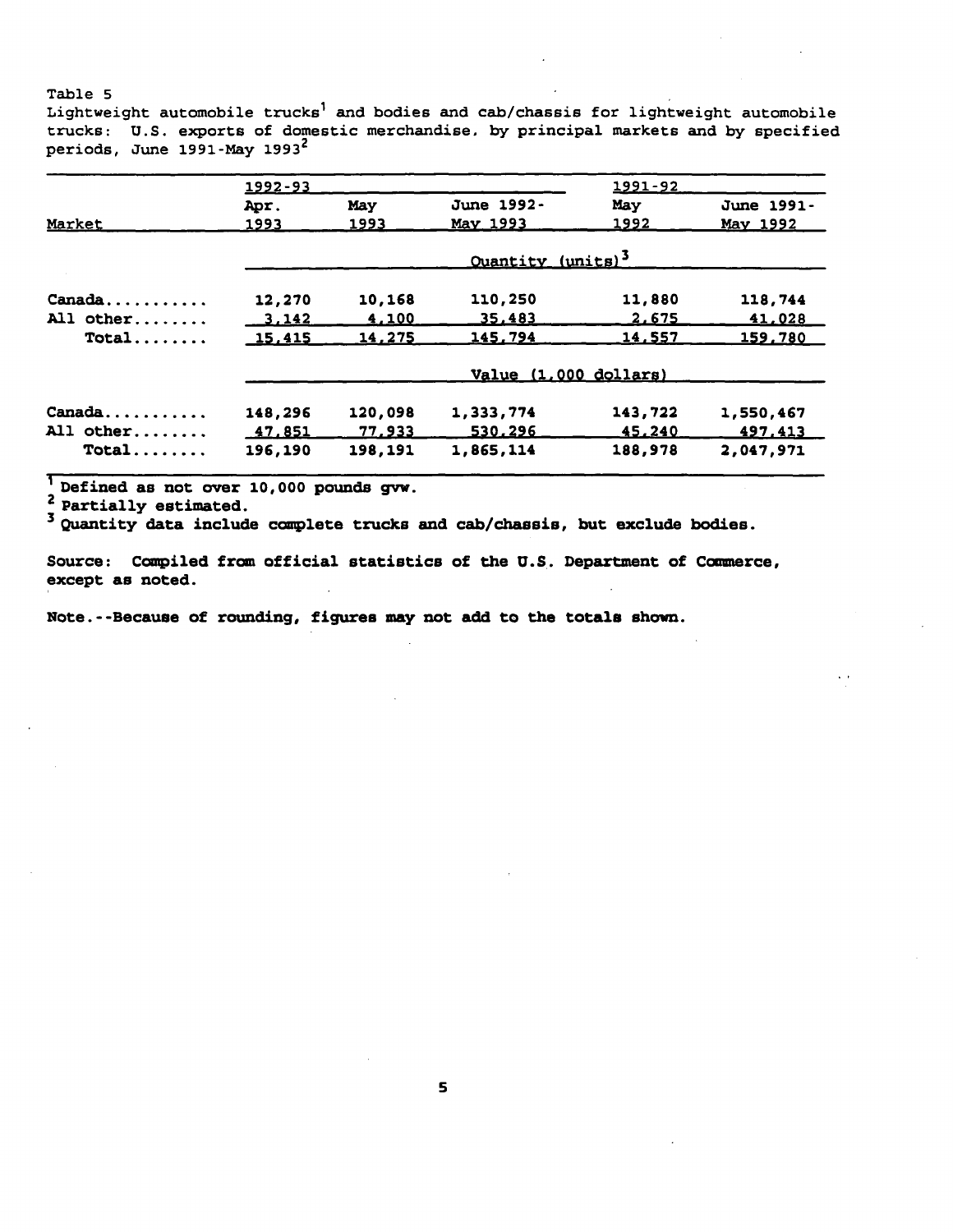New passenger automobiles: Sales of domestic and imported passenger automobiles and sales of imported passenger automobiles as a percent of total U.S. sales, by specified periods, 1992 and 1993

|                                   | Sales of-           |         |                          |           |                      |               |               | Ratio of import |
|-----------------------------------|---------------------|---------|--------------------------|-----------|----------------------|---------------|---------------|-----------------|
|                                   | Domestic            |         | Imported                 |           | Total U.S.           |               |               | sales to total  |
|                                   | automobiles'        |         | automobiles <sup>2</sup> |           | sales <sup>1,2</sup> |               | $galeg^{1,2}$ |                 |
| <b>Period</b>                     | <u> 1993 </u>       | 1992    | <u> 1993 </u>            | 1992      | <u> 1993 </u>        | <u> 1992 </u> | <u> 1993 </u> | <u> 1992 </u>   |
|                                   |                     |         | Ouantity (units)         |           |                      |               |               | -- Percent--    |
| January                           | 430,255             | 413,605 | 131,070                  | 146,499   | 561,325              | 560,104       | 23.4          | 26.2            |
| February                          | 460,918             | 492,454 | 132,480                  | 158,530   | 593,398              | 650,984       | 22.3          | 24.4            |
| $Jan.-Feb$                        | 891,173             | 905,872 | 263,550                  | 305,029   | 1,154,723            | 1,210,901     | 22.8          | 25.2            |
| March                             | 574,756             | 536,932 | 160,224                  | 186,483   | 734,980              | 723,415       | 21.8          | 25.8            |
| Jan.-Mar 1,465,929 1,442,804      |                     |         | 423,773                  | 494,050   | 1,889,702            | 1,936,854     | 22.4          | 25.5            |
| April                             | 600,634             | 540,689 | 168,114                  | 177,426   | 768,748              | 718,115       | 21.9          | 24.7            |
| $Jan.-Apr$                        | 2,066,568 1,983,493 |         | 591,888                  | 671,482   | 2,658,456            | 2,647,099     | 22.3          | 25.4            |
| May                               | 633,490             | 560,768 | 178,655                  | 174,334   | 812,145              | 735,102       | 21.9          | 23.7            |
| Jan.-May 2,701,560 2,544,261      |                     |         | 770,499                  | 845,779   | 3,472,059            | 3,390,040     | 22.1          | 24.9            |
| $June \dots \dots$                | 665,461             | 629,524 | 171,660                  | 199,282   | 837,151              | 828,806       | 20.5          | 24.0            |
| Jan.-June 3, 363, 902 3, 173, 785 |                     |         | 942,198                  | 1,031,334 | 4,306,100            | 4,205,119     | 21.8          | 24.5            |

Domestic automobile sales include U.S.-, Canadian- and Mexican-built automobiles sold in the United States.

<sup>2</sup> Does not include automobiles imported from Canada and Mexico.

Source: Automotive News.

### Table 7

New passenger automobiles: Price indexes, by specified periods, 1992 and 1993<sup>1</sup>

|                                      | <u> 1992-93</u> |               |         | <u> 1992-93</u> |               |         |
|--------------------------------------|-----------------|---------------|---------|-----------------|---------------|---------|
|                                      | May             | June          | Percent | June            | June          | Percent |
| Item                                 | 1993            | <u> 1993 </u> | change  | <u> 1992 </u>   | <u> 1993 </u> | change  |
| Consumer Price<br>Index:             |                 |               |         |                 |               |         |
| Unprovisted                          | 132.4           | 131.0         | $-1.1$  | 128.2           | 131.0         | $+0.8$  |
| adjusted<br>Producer Price<br>Index: | 132.2           | 131.2         | $-0.8$  | 128.5           | 131.2         | $+2.1$  |
| Unadjusted<br>Seasonally             | 129.3           | 130.0         | $+0.5$  | 126.0           | 130.0         | $+3.2$  |
| adjusted                             | 129.7           | 130.5         | $+0.6$  | 126.3           | 130.5         | $+3.3$  |

<sup>1</sup> Consumer price index,  $1982 - 1984 = 100$ . Producer price index,  $1982 = 100$ .

 $\sim 10^{-11}$ 

Source: U.S. Department of Labor.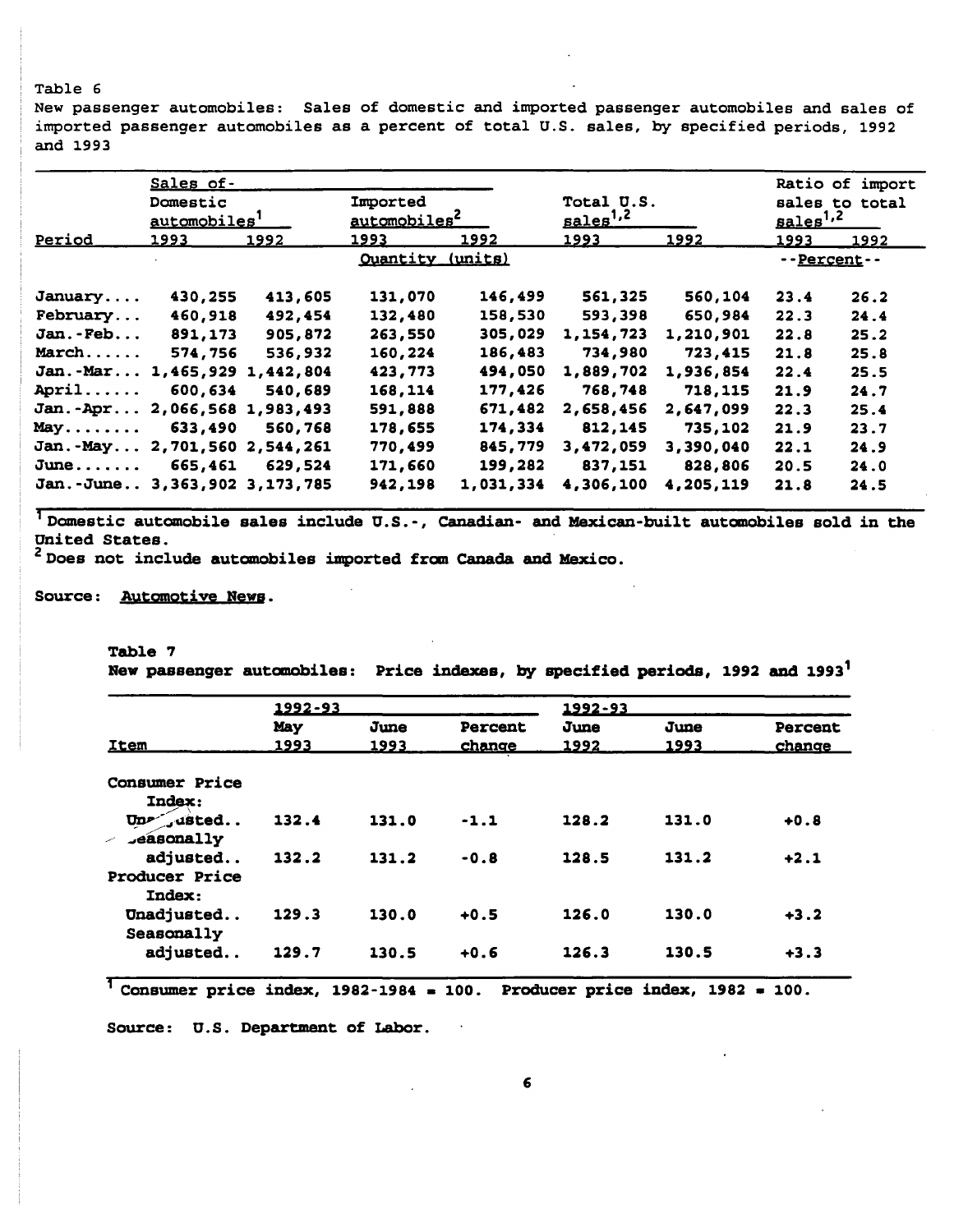New fassenger automobiles: Retail price changes ·in the U.S. market during May 1993

|                     | Retail price changes      |
|---------------------|---------------------------|
| Country source/make | <u>June 1993 (+ or -)</u> |
| U.S. producers:     |                           |
| General Motors      | No change.                |
|                     | No change.                |
| Chrysler            | No change.                |
| Japanese producers: |                           |
| Toyota Motors       | No change.                |
| Mazda               | No change.                |
| Honda               | No change.                |
| Subaru              | No change.                |
| European producers: |                           |
| Volkswagen          | No change.                |
|                     | No change.                |
|                     | No change.                |
| Porsche             | No change.                |
| Mercedes-Benz       | No change.                |
| Korean producer:    |                           |
| Hyundai             | No change.                |

1 Average retail price change for all models.

Source: Automotive News, June 1993.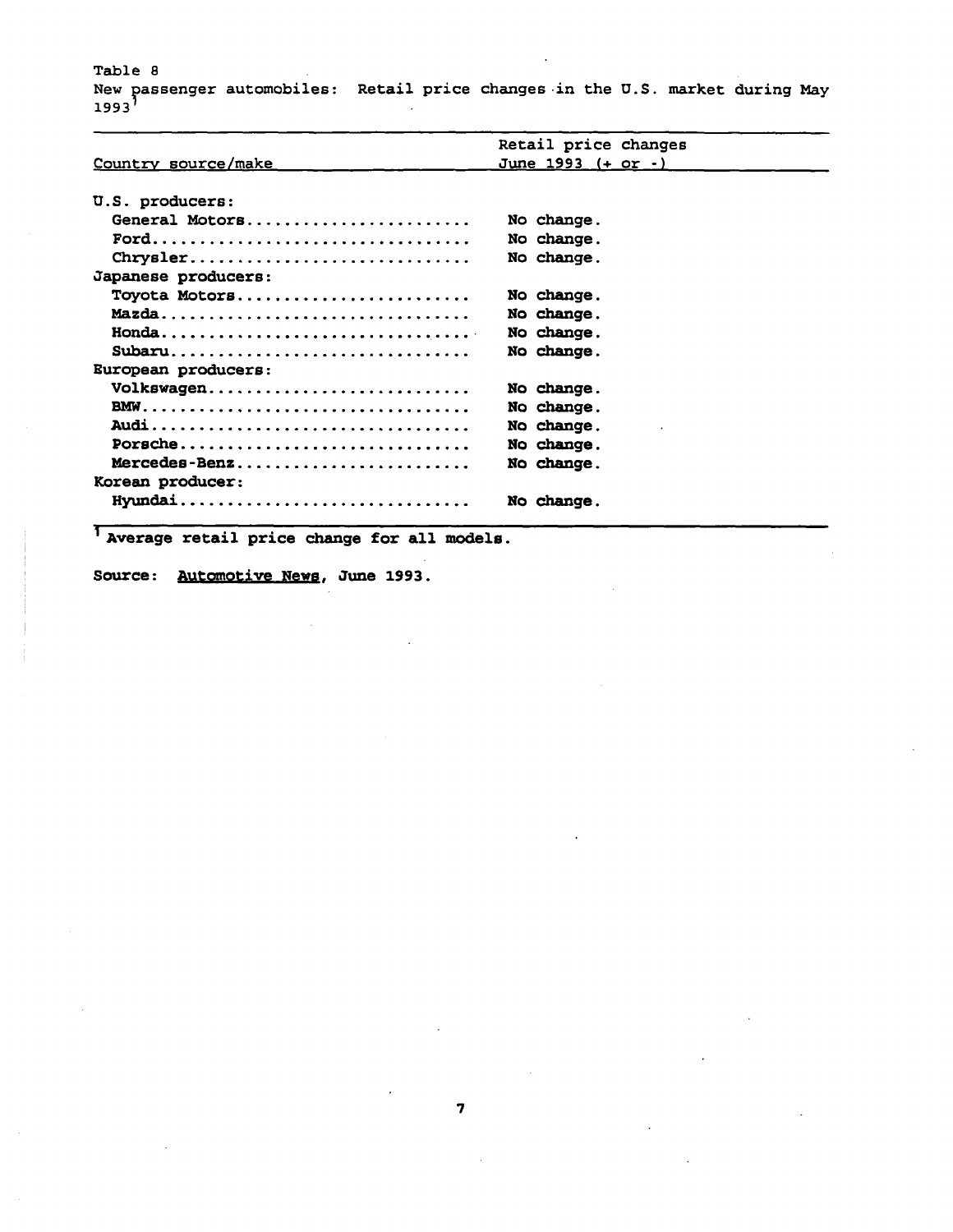Sales and profits (loss) on major U.S. automobile manufacturers' operations, by specified periods, 1993 and 1992 $^{\rm 1}$ 

| 1993       | 1992                     |
|------------|--------------------------|
| April-June | April-June               |
|            |                          |
| 36,700     | 35,300                   |
| 29,400     | 26,800                   |
| 11,030     | 9,310                    |
| 77.130     | 71,410                   |
|            |                          |
| 889        | (703)                    |
| 367        | 42                       |
| 685        | 178                      |
| 1,941      | (483)                    |
|            | (In millions of dollars) |

Data are for world operations.

Source: The New York Times.